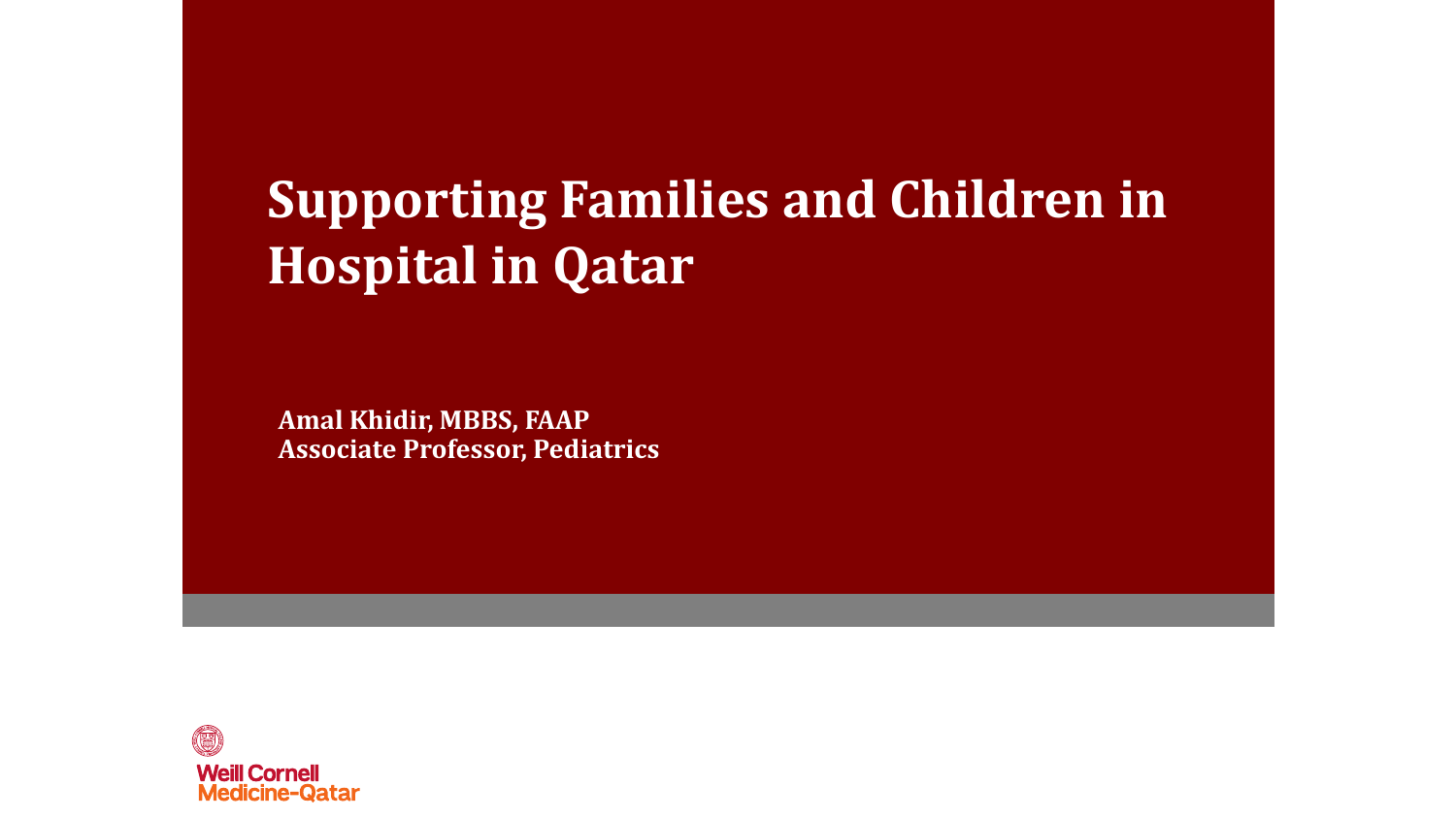## The Unspoken Need



Open Online Access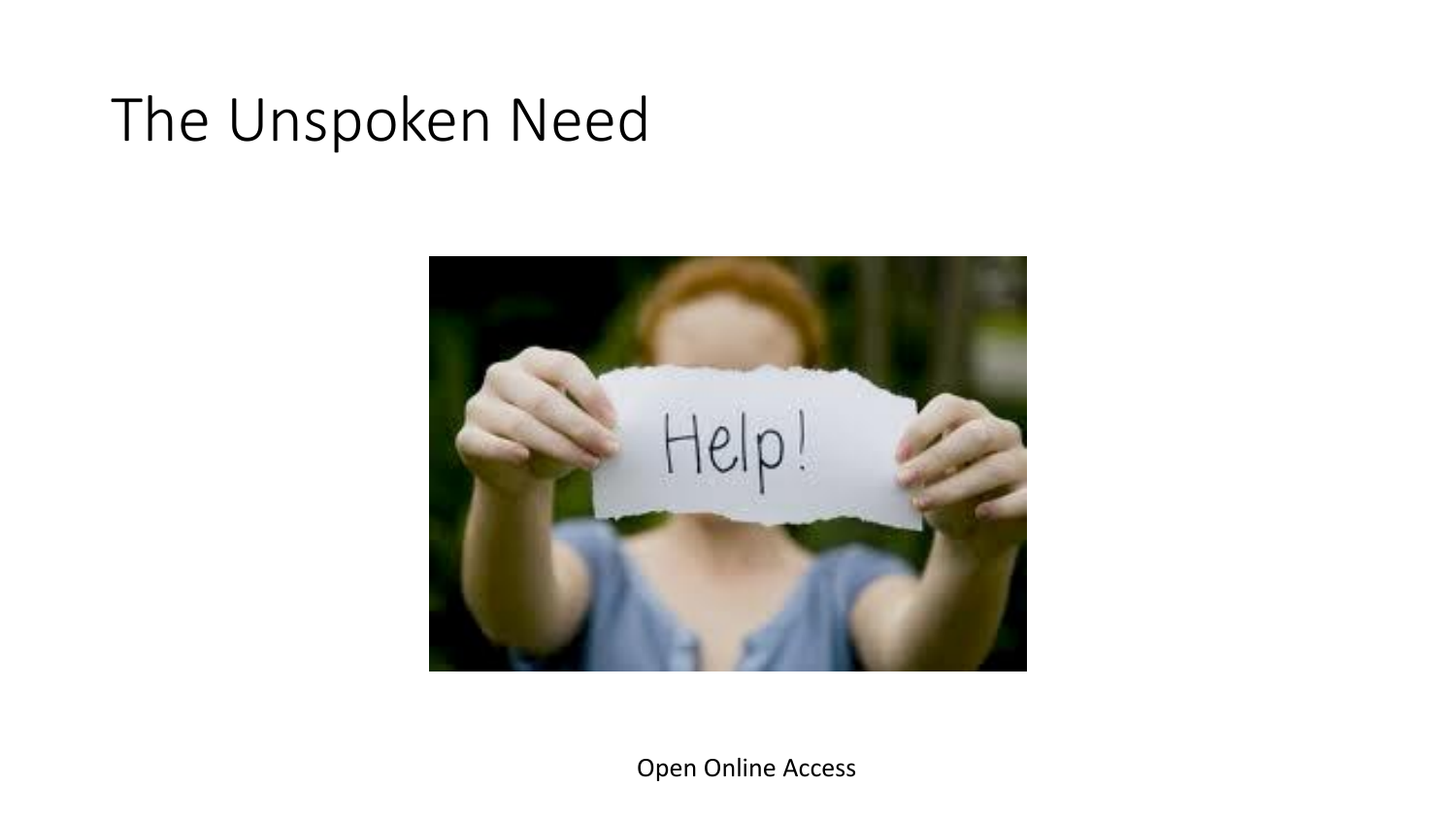# Core Principles of Family-Centered Care

"..is grounded in collaboration among patients, families, physicians, nurses, and other professionals."

- Respect
- Empowerment
- Building on strength
- Supporting flexibility
- Recognizing diversity
- Ensuring support: Formal or informal
- Providing honest and unbiased information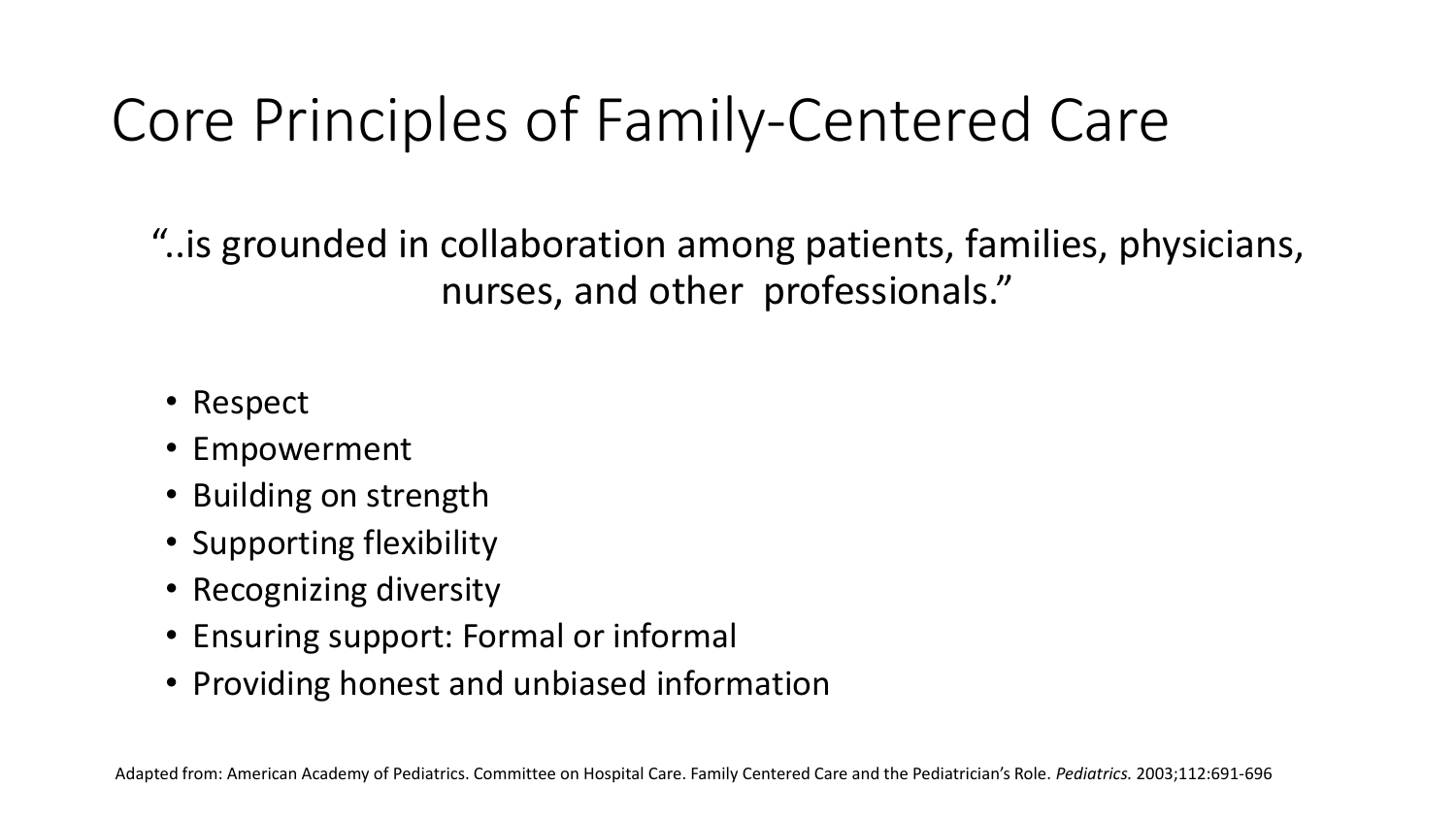# Outcomes of Family-Centered Care

- Less anxiety
- Less need for pain medications
- Better coping during procedures
- Better adjustment to hospitalization
- Faster recovery and earlier discharge
- Increased parent/patient's confidence and problem solving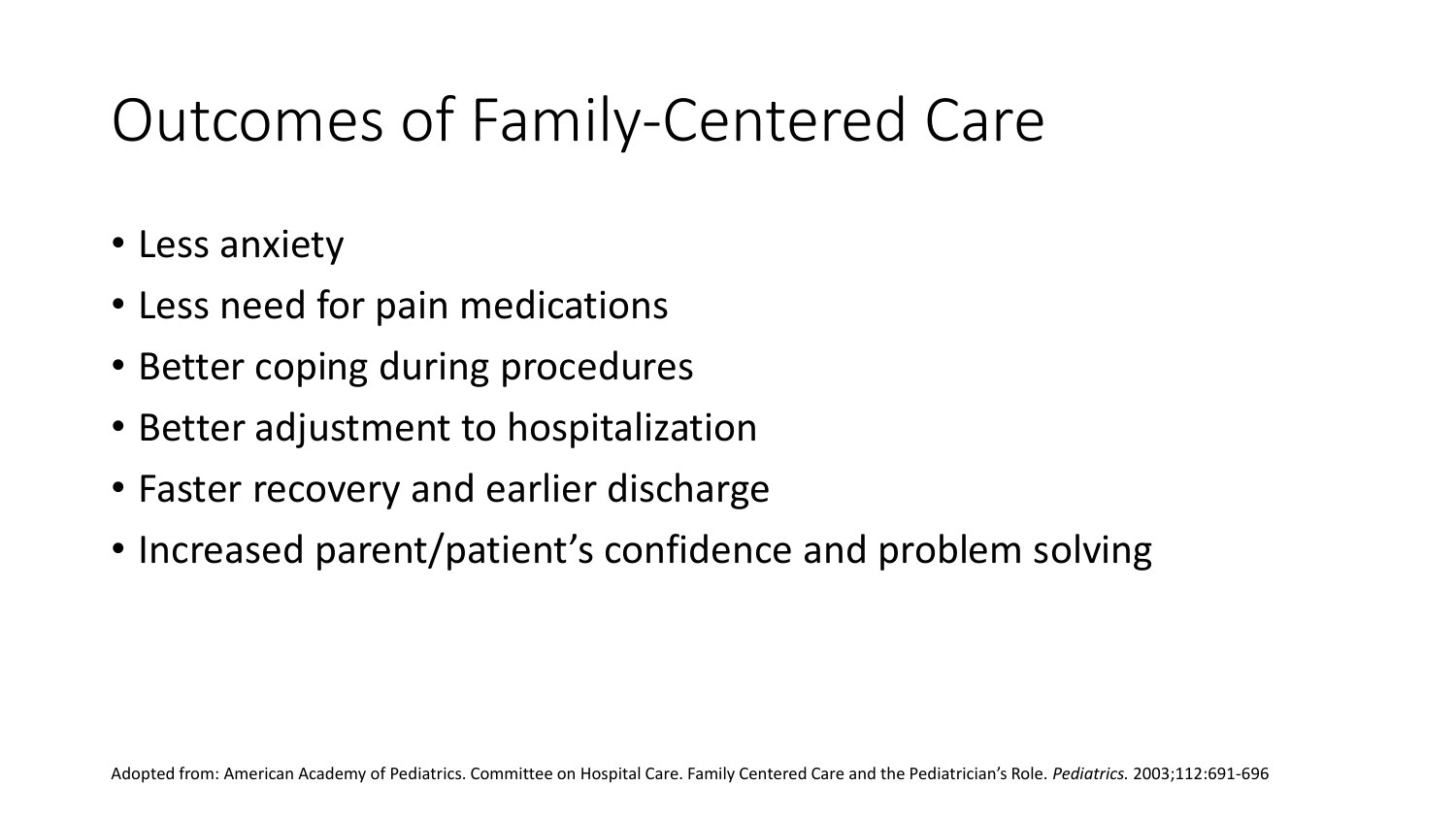# Outcomes of Family-Centered Care

- Highly valued by staff
- Fewer re-hospitalization
- Decrease in health care cost
- Less likely to initiate lawsuits
- Decrease in maternal anxiety
- Patients and families satisfaction
- Decrease in missed appointments
- Positive change in medical student's perception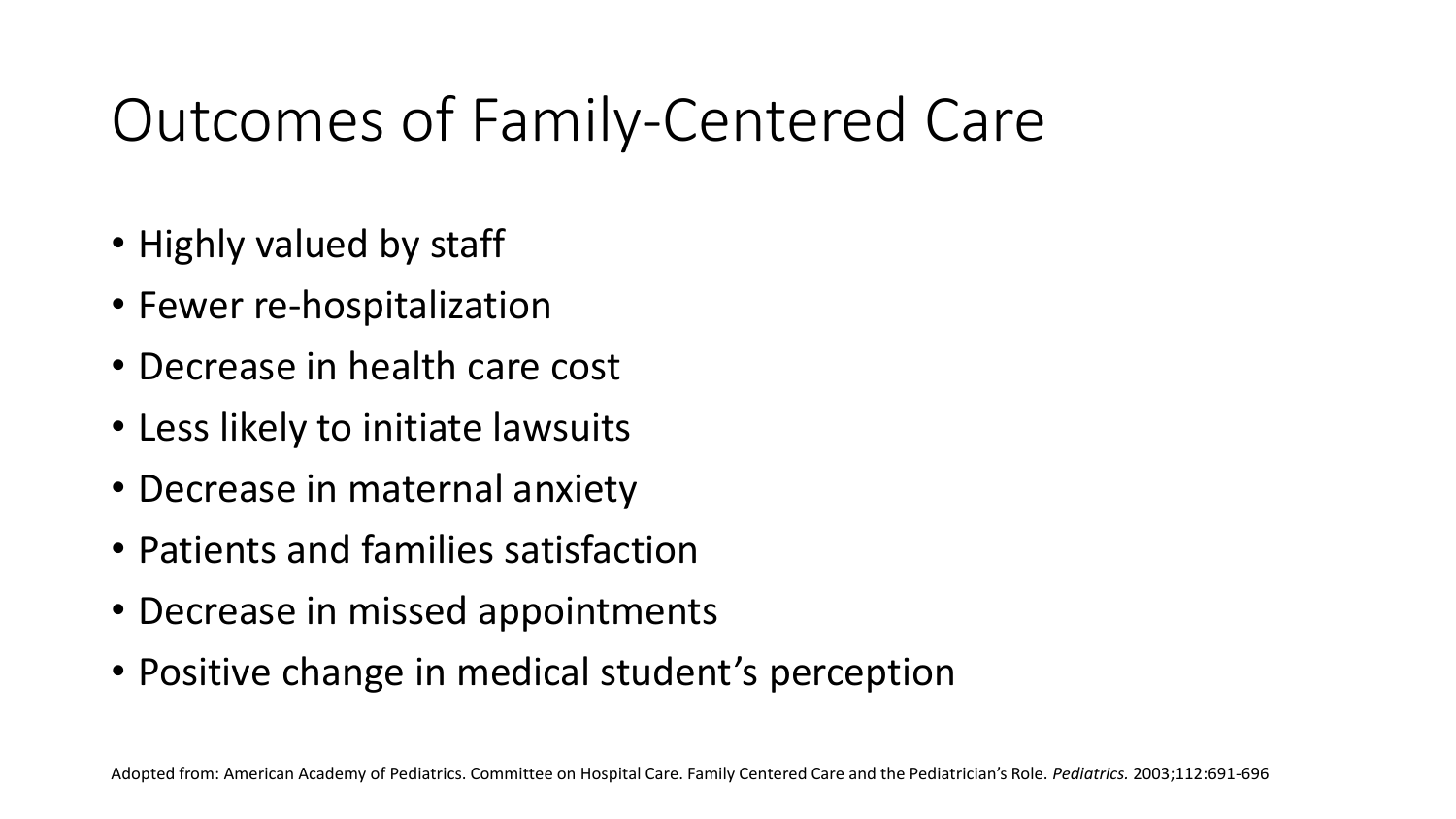# Outcomes of Family-Centered Care

- Effective communication
- Improved decision making
- Enhanced learning environment
- Implementation and compliance
- Enhanced professional satisfaction
- Stronger alliance in health promotion
- Efficient and effective use of time and resources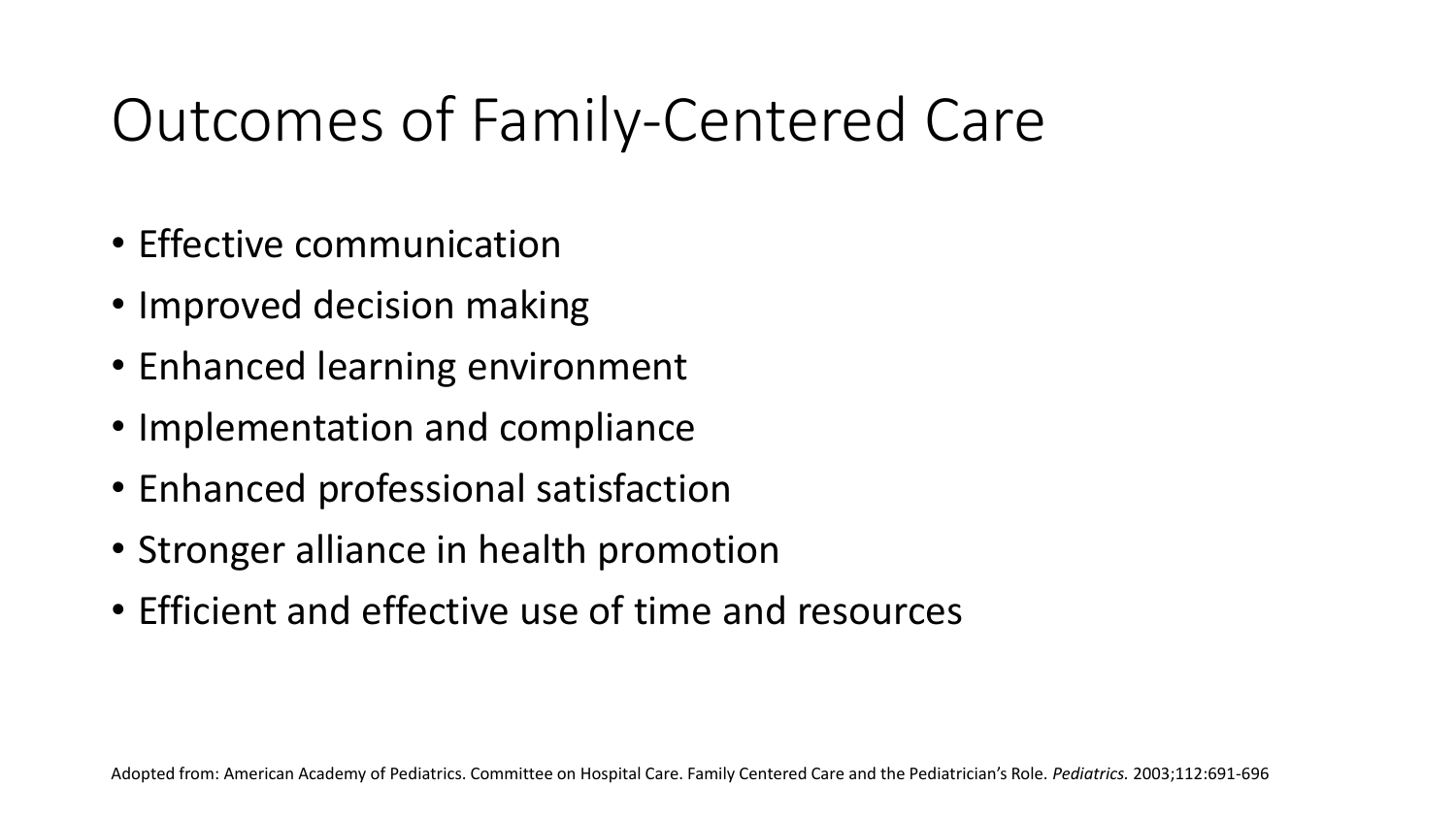# Family-Centered Care: Health Provider's Role

- Examine systems of care
- Incorporate it in professional practice
- Share information with patients and parents
- Convey respect for parent/guardian's insight
- Promote patient's active participation in management
- Take into account the patient's right for privacy and confidentiality
- Offer parents/guardians the option to be present during procedures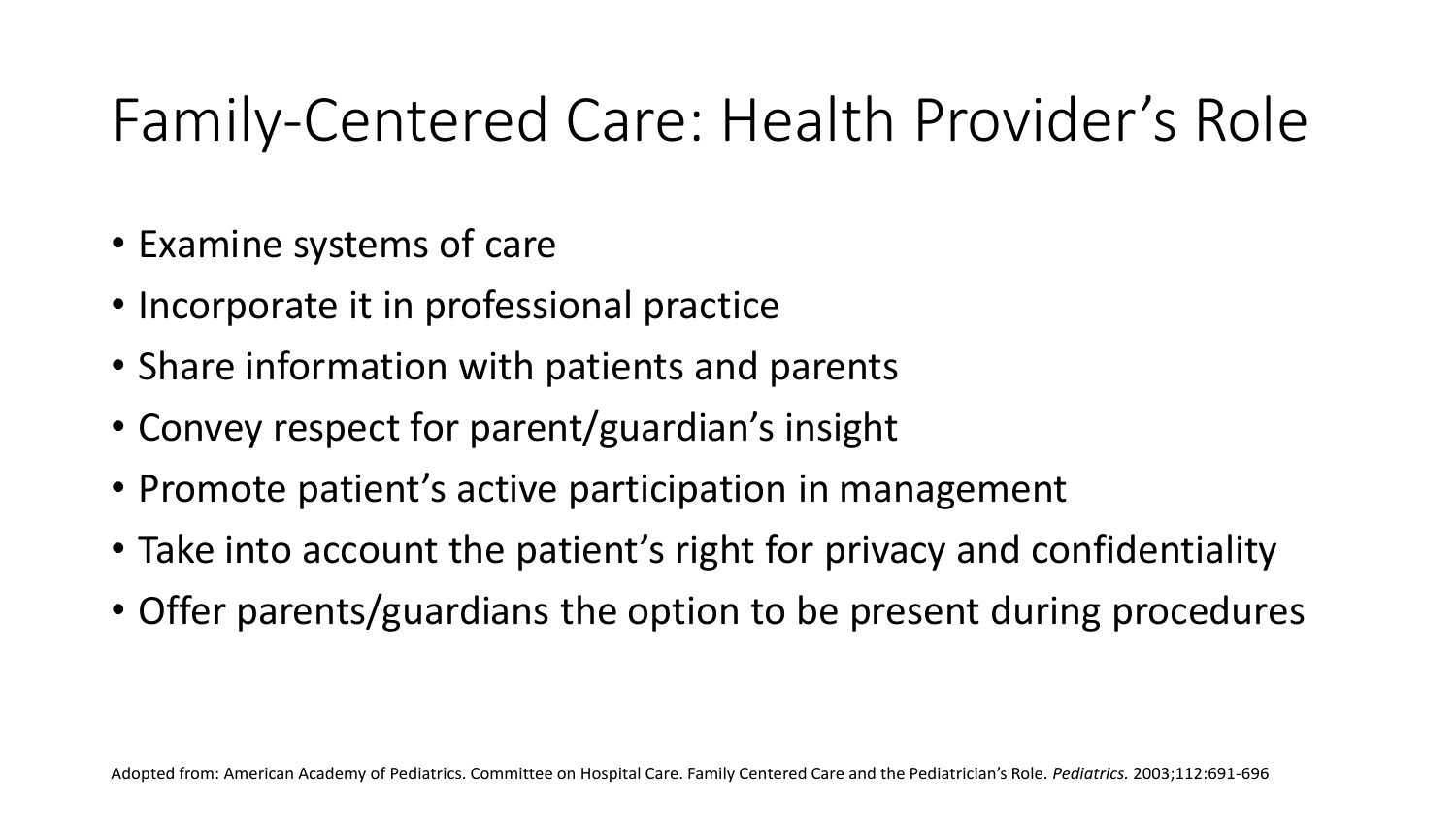## Family-Centered Care: Health Provider's Role

- Invite families to collaborate in research
- Provide education and training about family-centered care
- Make the expectation for collaboration with patients explicit
- Ensure appropriate reimbursements for family-centered care
- Research implementation and outcomes of family-centered care
- Encourage and facilitate family to family support and networking
- Create opportunities for children and families to serve as advisors
- Advocate for children and families to participate in design planning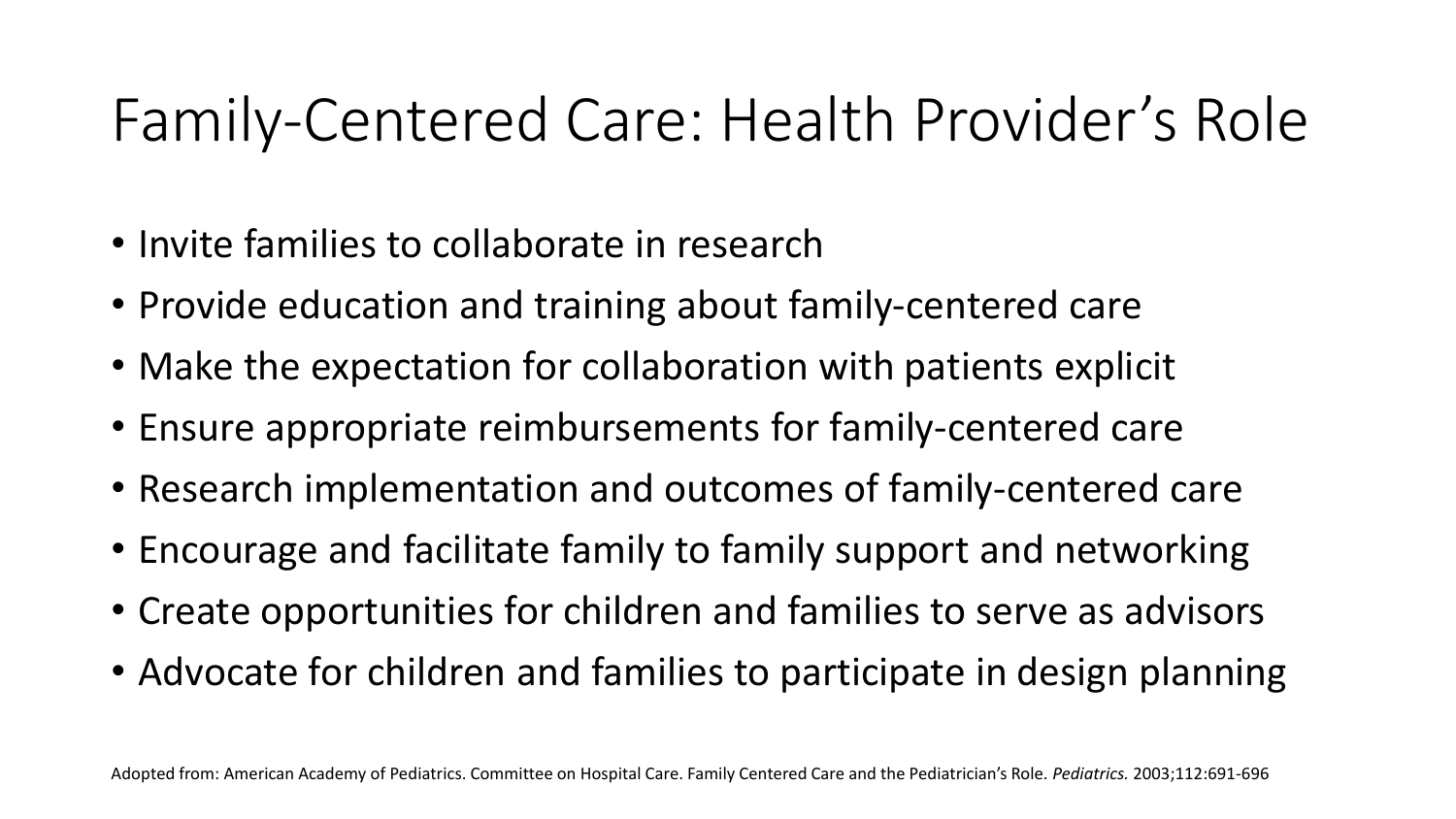#### References

- American Academy of Pediatrics. Committee on Hospital Care. Family Centered Care and the Pediatrician's Role. *Pediatrics.* 2003;112:691-696.
- LaRosa-Nash PA, Murphy JM. An approach to pediatric perioperative care: parent-present induction. *Nurs Clin North Am*.1997;32 :183– 199
- Ainbinder JG, Blanchard LW, Singer GH, et al. A qualitative study of parent to parent support for parents of children with special needs. Consortium to evaluate Parent to Parent. *J Pediatr Psychol*.1998;23 :99– 109
- Blesch P, Fisher ML. The impact of parental presence on parental anxiety and satisfaction. *AORN J*.1996;63 :761– 768
- Wolfram RW, Turner ED. Effects of parental presence during children's venipuncture. *Acad Emerg Med*.1996;3 :58– 64
- Singer GHS, Marquis J, Powers LK, et al. A multi-site evaluation of parent to parent programs for parents of children with disabilities. *J Early Intervent*.1999;22 :217– 229
- Shelton TL, Stepanek JS. *Family-Centered Care for Children Needing Specialized Health and Developmental Services*. Bethesda, MD: Association for the Care of Children's Health; 1994
- Fina DK, Lopas LJ, Stagnone JH, Santucci PR. Parent participation in the postanesthesia care unit: fourteen years of progress at one hospital. *J Perianesth Nurs*.1997;12 :152– 162
- Wolfer J, Gaynard L, Goldberger J, Laidley LN, Thompson R. An experimental evaluation of a model child life program. *Child Health Care*.1988;16 :244– 254
- Ireys H, Chernoff R, DeVet KA, Kim Y. Maternal outcomes of a randomized controlled trial of a community-based support program for families of children with chronic illnesses. *Arch Pediatr Adolesc Med*.2001;155 :771– 777
- Powers KS, Rubenstein JS. Family presence during invasive procedures in pediatric intensive care unit: a prospective study. *Arch Pediatr Adolesc Med*.1999;153 :955– 958